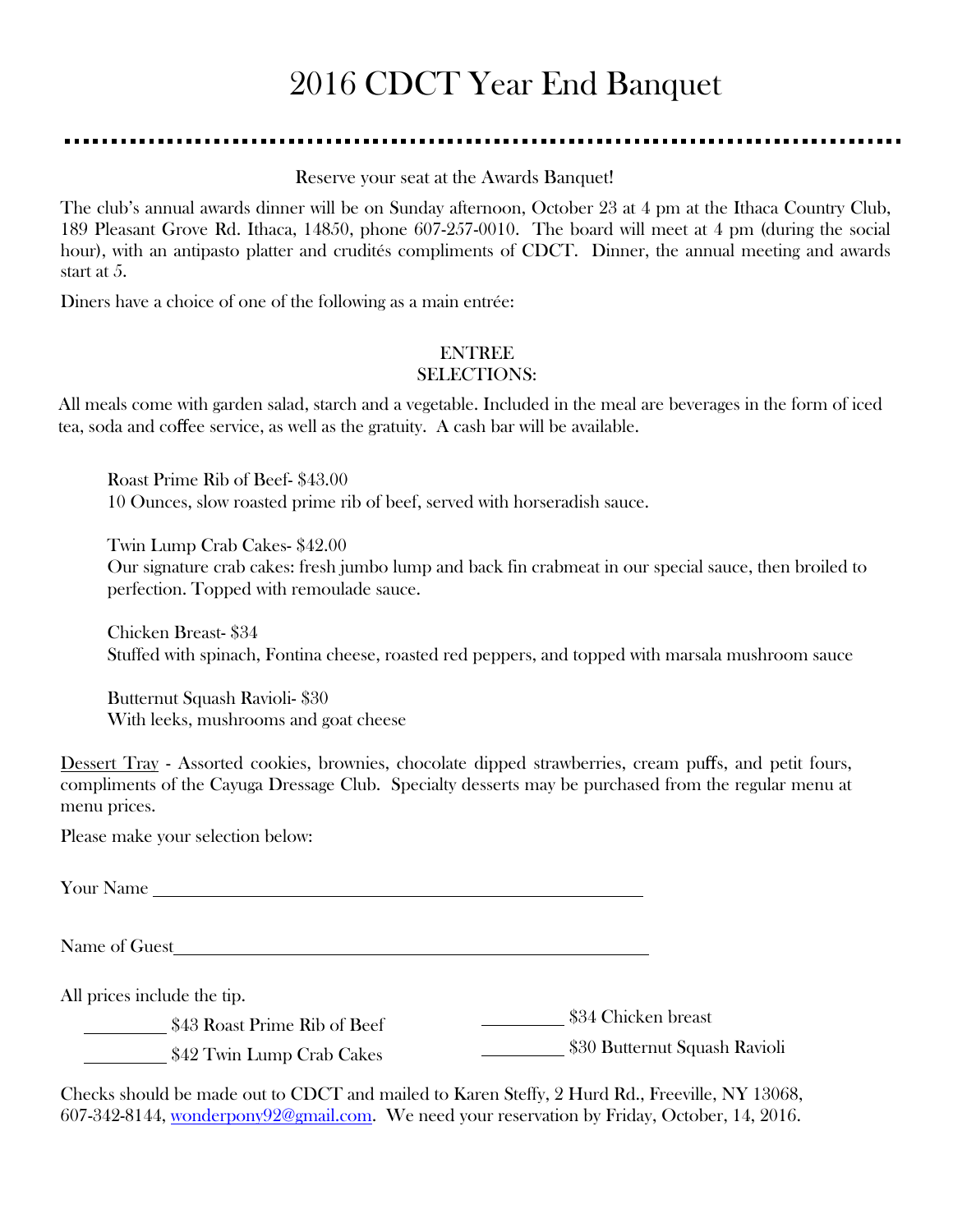# Awards 2016

CDCT is taking its awards in a new direction this year!

We will be recognizing members' show accomplishments by reading scores during the annual meeting/awards banquet. Since our club only exists thanks to our volunteers, the usual awards that the competitors receive for their high scores will be forgone.

This year, we are asking for nominations for the following three awards:

#### Good Sportsmanship Award:

This award was created to highlight the ideals and values of good conduct, civility, good role modeling, and sportsmanship in our sport. An award is given each year to the club member who has consistently displayed the values of kindness to people and animals; in competition, graciousness in losing or humility in winning; in everyday activities in the club and stable encouragement of others in their endeavors; and a willingness to serve as a positive role model for other people coming into the sport. Nomination letters should include the nominee's name and a detailed description of why the nominator thinks this person is a good recipient. The awards committee will select the annual recipient who will be honored at the annual banquet and in the newsletter with a feature article on her/his views of good sportsmanship. The winner will receive a gift basket.

#### Spirit of Dressage Award

This award is given annually to a person 21 years of age or under (as of January 1 of the award year). The award is \$150, to be used towards advancement of educational goals. To be eligible for the award, the candidate must: 1) be a member in good standing in CDCT at the time of application, 2) be pursuing the art of dressage in a consistent fashion (though not necessarily competing), 3) complete a statement of purpose and submit one nominating letter from any club member or a trainer and submit these documents to the Board of Directors of the club no later than October 1. Description of the award: Dressage is a lifelong pursuit, and Cayuga Dressage and Combined Training wishes to recognize a young person who is representing the values and ethics of dressage as an art form: the quest for honesty, naturalness and harmony in one's dealings with his or her horse, the attention to the deliberate and careful development of the talents of the horse and 3) an emerging expression of these qualities of cultivation in one's own life. Statement of purpose: Please write a short statement (between 250 and 500 words, one to two pages) describing your background with dressage, why you are attracted to this art and what this discipline has taught you. Please also indicate your future plans regarding your riding. Also ask one person, preferably a club member or trainer (but not a family member) who is familiar with your dedication to dressage to write a letter of support for you.